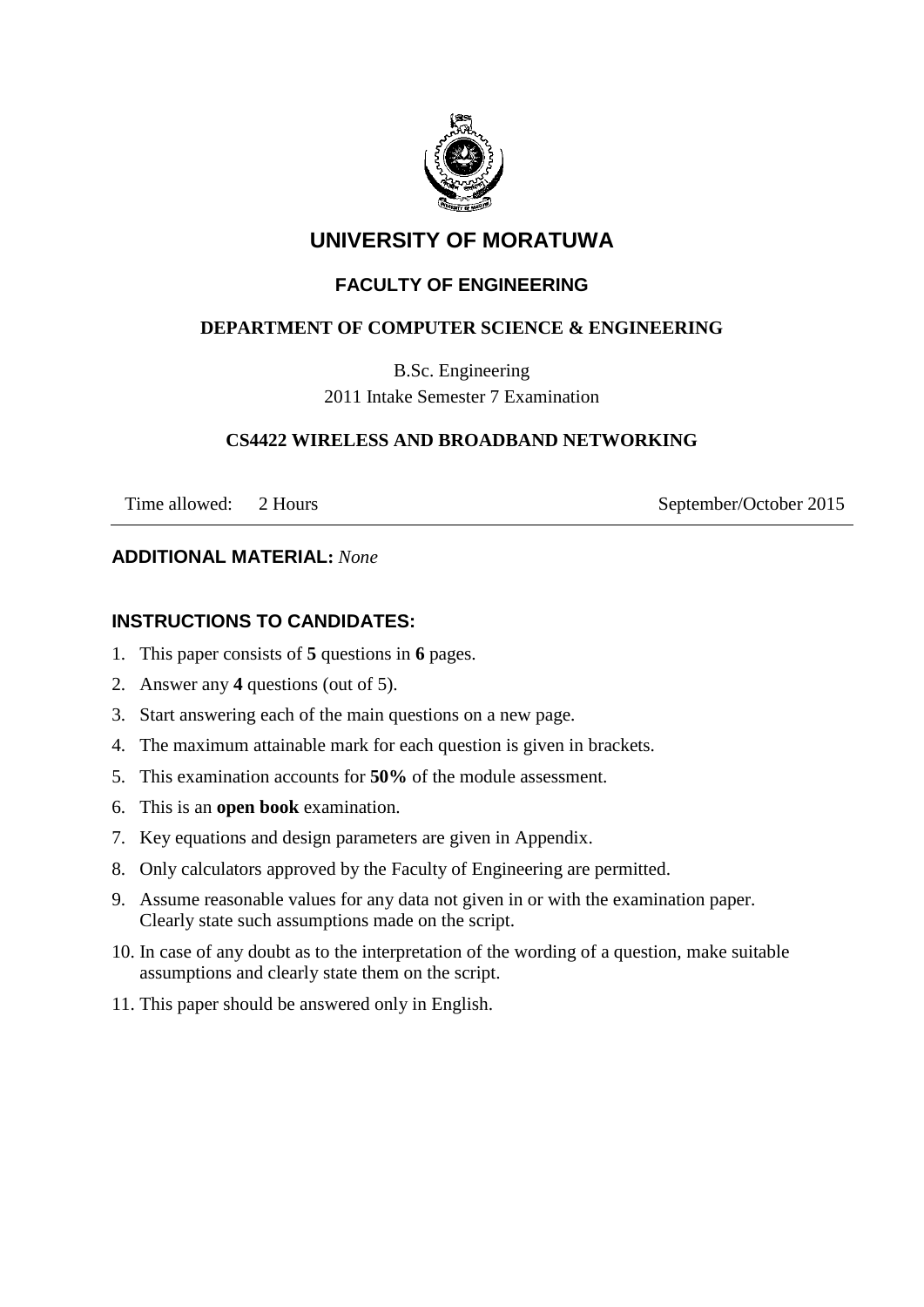#### **Question 1 (25 marks)**

- (i) Wide-spread adoption of smartphones and tablets have led to many connected devices such as "Stick N Find", wireless weight scales, home automation, wireless sensors attached tennis rackets, and smart watches.
	- a) While considering the key characteristics of wireless communication, briefly discuss why wireless has become the preferred choice to interconnect such devices. [3]
	- b) Briefly discuss why Bluetooth has become the preferred wireless standard for interconnecting such devices. [3]
- (ii) Suppose "Stick N Find" is to be used to locate luggage in an airport. A traveller first registers a Stick N Find tag with his/her smartphone. Then the traveller attaches the Stick N Find tag to his/her luggage. Once the Luggage is nearby, it will be indicated on his/her smart phone. Until then, the traveller can sit near the luggage counter without continuously checking whether his/her luggage arrived.

Stick N Find uses enhanced Bluetooth tags which have the following specification:

- Protocol Bluetooth low energy
- Frequency 2.4 GHz
- Range 1 25 m
- Transmission Power 6.3 mW
- $\bullet$  Antenna Gain 1
- a) What is the received power at  $5 \text{ m}$ ? Assume antenna gain of smartphone is 2. [5]
- b) Can the signals be received at an acceptable quality at a distance of 25 m? Assume the sensitivity level of the proposed receiver is -90 dBmW.

Hint: Based on empirical evidence, it has been found that it is more reasonable to model the received power in an indoor environment as a log-distance path-loss model. Assume the reference distance is 5 m and path-loss exponent for an airport is 2.1.  $[5]$ 

- c) What challenges do you anticipate, if many travellers decided to use Stick N Find in a busy airport? [3]
- d) What are your suggestions to address the challenges you identified in question (c) above? Briefly describe. [6]

#### **Question 2 (25 marks)**

- (i) Satellite TV and IPTV are modern alternatives to conventional broadcast-based TV. Compare and contrast (i.e., similarities and differences) Satellite TV and IPTV delivered over broadband networks. [4]
- (ii) "*IPTV over broadband is better suited to deliver Video on Demand than Satellite TV*" Do you agree or disagree with this statement? Justify. [4]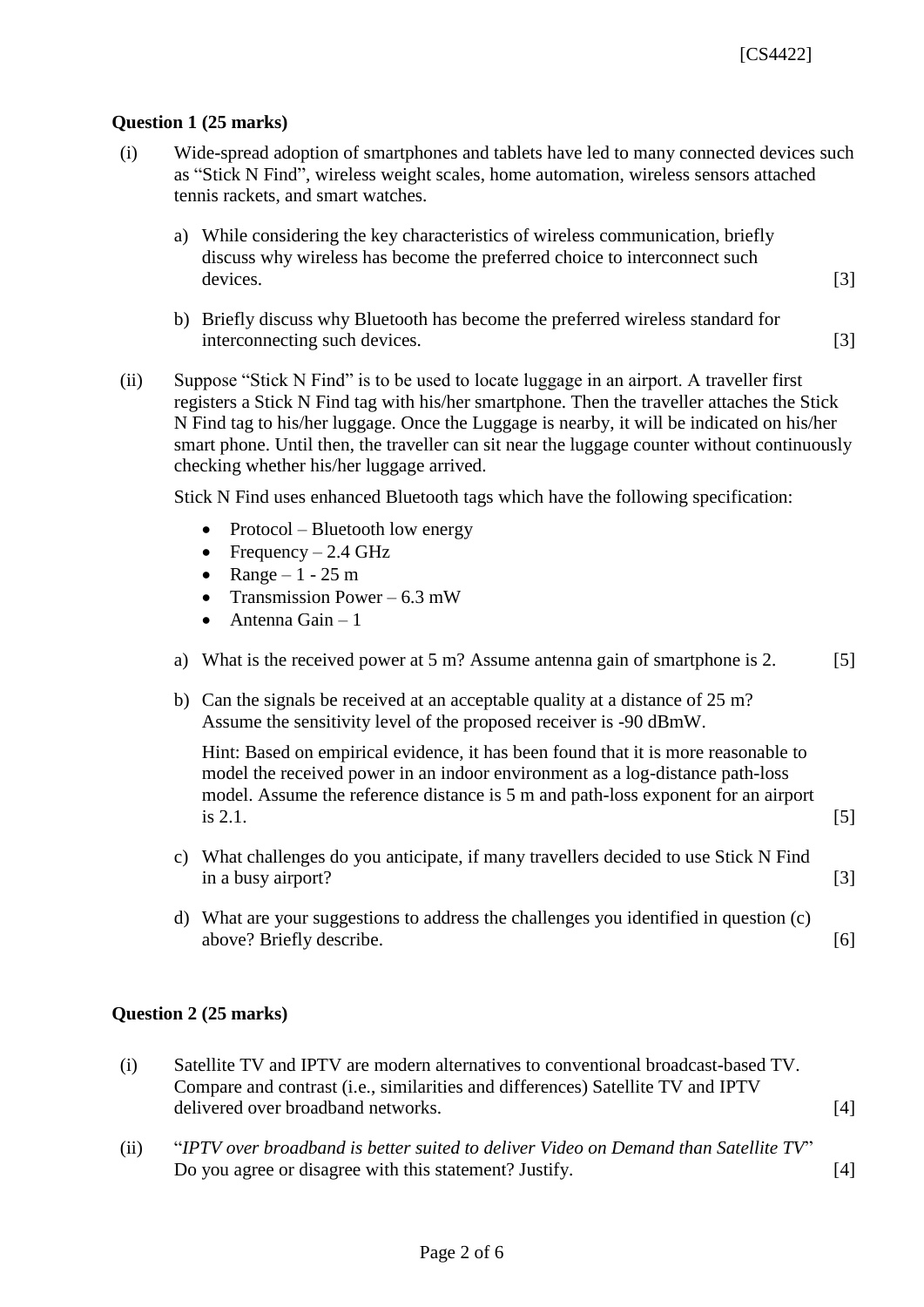| (iii) | A satellite that broadcasts TV signals is positioned 60,000 km from the surface of the  |
|-------|-----------------------------------------------------------------------------------------|
|       | Earth. It transmits a 12 GHz wireless signal with a transmit power of 6 W. Transmitting |
|       | antenna gain is 18 dB.                                                                  |

| a) | Find the received power for the link from the satellite to a satellite TV dish<br>antenna mounted on a rooftop with a gain of 20 dB. | 161 |
|----|--------------------------------------------------------------------------------------------------------------------------------------|-----|
| b) | What is the Signal to Noise Ratio (SNR), if the receiver antenna temperature is<br>290 K and receiver bandwidth is 31.5 KHz?         | [4] |
| C) | Is the SNR sufficient to operate the satellite TV at an acceptable video and audio<br>quality? Briefly explain.                      | [3] |
| d) | How will the SNR change, if the link between the satellite and dish antenna<br>experience heavy rain?                                | 14  |

#### **Question 3 (25 marks)**

3 cameras shown in the following figure are to be controlled via the control station on the right side of the stage.



Straight line distance to each camera from the Control Station is 5m, 17m, and 33m, respectively. Each camera supports P/T/Z (i.e., camera can pan, tilt, and zoom) and valid range of values are as follows:

- Pan 0  $180^0$
- Tilt 0  $45^0$
- $\bullet$  Zoom  $-0$   $10x$

Suppose you were invited to design a wireless controller to remotely control each of the cameras. The camera operator at the Control Station (Windows-based PC) controls and sets P/T/Z values for each camera. Those values need to be wirelessly communicate to the respective camera with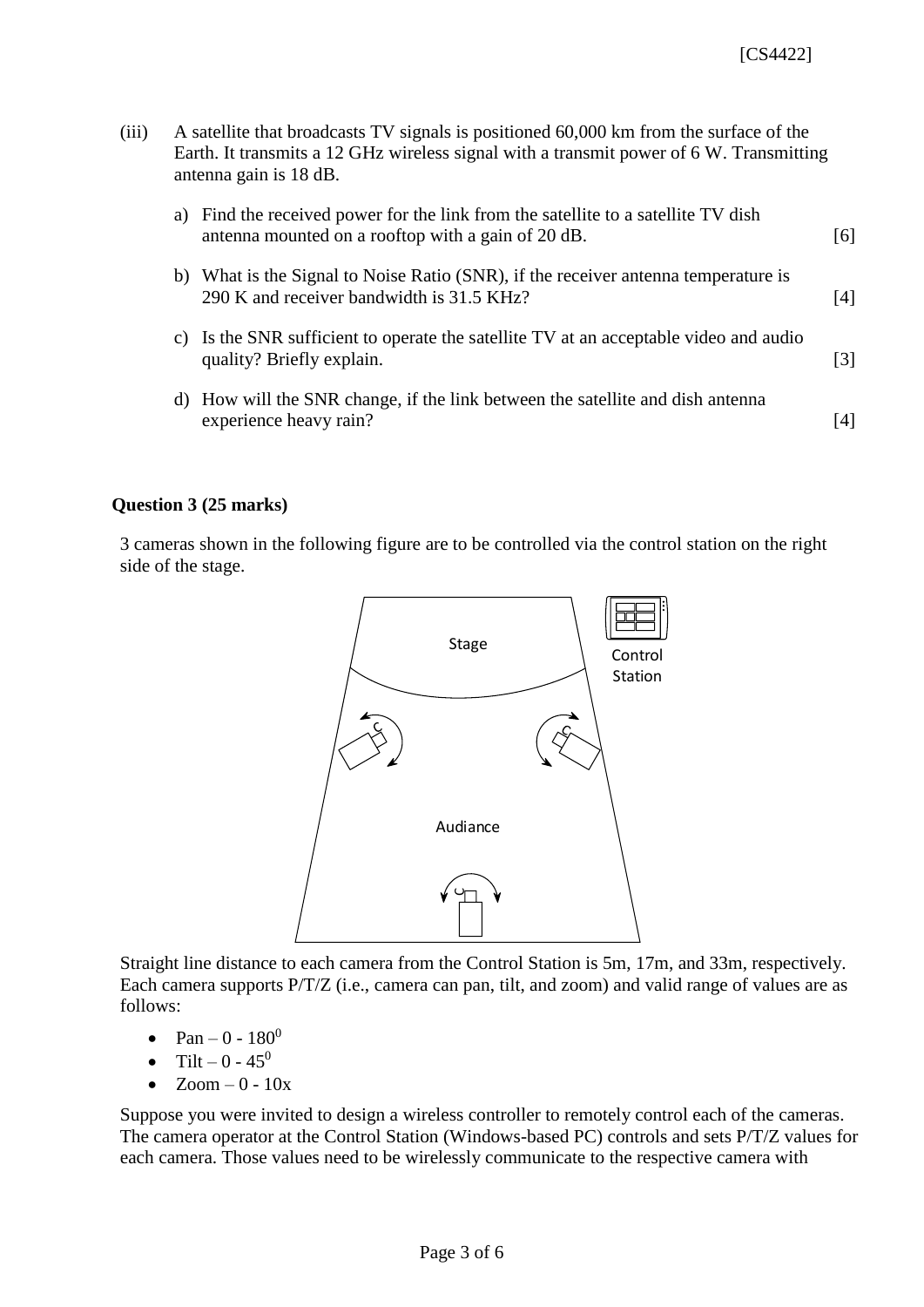minimum delay, as the camera operator may change the P/T/Z configuration while a recording is going on. You are also told that in the future the number of cameras may increase to 6.

| (i)   | Would you recommend an infrastructure-based network or infrastructure-less network<br>to control the 3 cameras? Explain.                                         | $\lceil 3 \rceil$ |
|-------|------------------------------------------------------------------------------------------------------------------------------------------------------------------|-------------------|
| (ii)  | What type of a network topology would you recommend for this network? Justify<br>your recommendation.                                                            | $\lceil 3 \rceil$ |
| (iii) | What wireless technology (e.g., Bluetooth, ZigBee, WiFi, 3G, 4G, etc.) would you<br>recommend to create these wireless controllers? Justify your recommendation. | $\lceil 3 \rceil$ |
| (iv)  | What type of a message routing scheme would you recommend? Justify your<br>recommendation.                                                                       | $\lceil 3 \rceil$ |
| (v)   | What measures can you take to ensure only the authorized control station can control<br>the cameras?                                                             | $\lceil 3 \rceil$ |
| (vi)  | Design a suitable message format to control the cameras from the Control Station.                                                                                | [10]              |

#### **Question 4 (25 marks)**

- (i) "Hidden Terminal" and "Exposed Terminal" are 2 of the common issues in wireless communication.
	- a) Using a suitable diagram explain why Ethernet-type collision detection algorithm will not work in "Hidden Terminal" problem. [5]
	- b) Due to high error rate in wireless communication it is recommended to use small frame sizes. Discuss how the overall throughput/bandwidth will be affected when small frames are used in the presence of "Hidden Terminal" problem. [4]
- (ii) A wireless LAN is being designed for a branch office with 23 users. All 23 users have webmail access. However, only 12 users have access to other websites inducing online productivity tools like Google Docs and Office 365 (other than webmail). 5 users access a cloud-based Enterprise Resource Planning (ERP) system. It is also important to allow LAN communication among the PCs and laptops in the branch, e.g., file and printer sharing. Following traffic loads are given:
	- Webmail  $access 5$  Kbps/user
	- $\bullet$  Web access  $-25$  Kbps/user
	- $\bullet$  ERP access 50 Kbps/user
	- LAN communication  $-2$  Mbps/user

|  | a) Calculate the total Internet bandwidth requirement. |  |
|--|--------------------------------------------------------|--|
|--|--------------------------------------------------------|--|

- b) Calculate the total capacity requirement within the wireless LAN. [3]
- c) Would you recommend 802.11g network or an 802.11n network? Briefly explain. [3]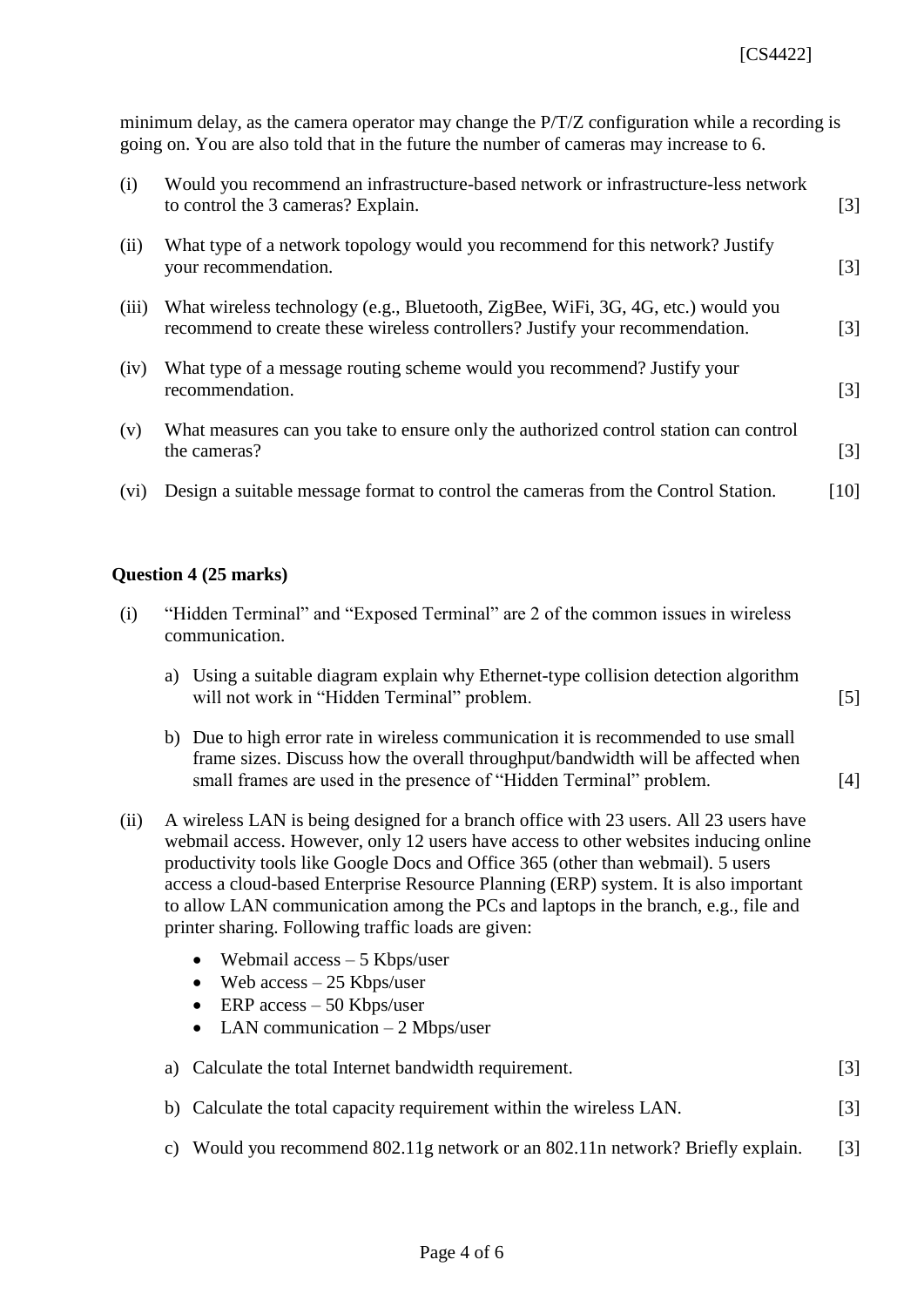| d) A vender has recommended to use a "4G Wireless router" to provide the |                   |
|--------------------------------------------------------------------------|-------------------|
| connectivity to the branch office. Do you agree or disagree with this    |                   |
| recommendation? Justify.                                                 | $\lceil 3 \rceil$ |

(iii) Using a suitable example explain the statement "*LTE-Advanced provides better QoS*". [4]

#### **Question 5 (25 marks)**

(i) Recommend with justification a suitable wired/wireless technology for each of the following cases:

| a) To provide Internet access to a house in a rural village.                     | [4] |
|----------------------------------------------------------------------------------|-----|
| b) To upload data from a buoy on deep sea which is positioned to detect tsunami. | [4] |

- c) A "touch and go" application that allows you to get more information about a movie shown on a smart poster. [4]
- (ii) Internet of Things (IOT) combine sensors, connectivity, and people/processes to build smart systems.
	- a) Outline an IOT-based solution to address one of the common problems faced in a city like traffic, air pollution, parking, and crimes.

Your solution needs to identify how sensors, connectivity, and people/processes are combined to provide a smart solution. Also, you need to identify types of sensors to use, connectivity options, processes, and interfaces to interact with humans (e.g., visualization). [9]

b) Briefly explain 2 security and privacy related challenges you may have to overcome while developing such a solution. [4]